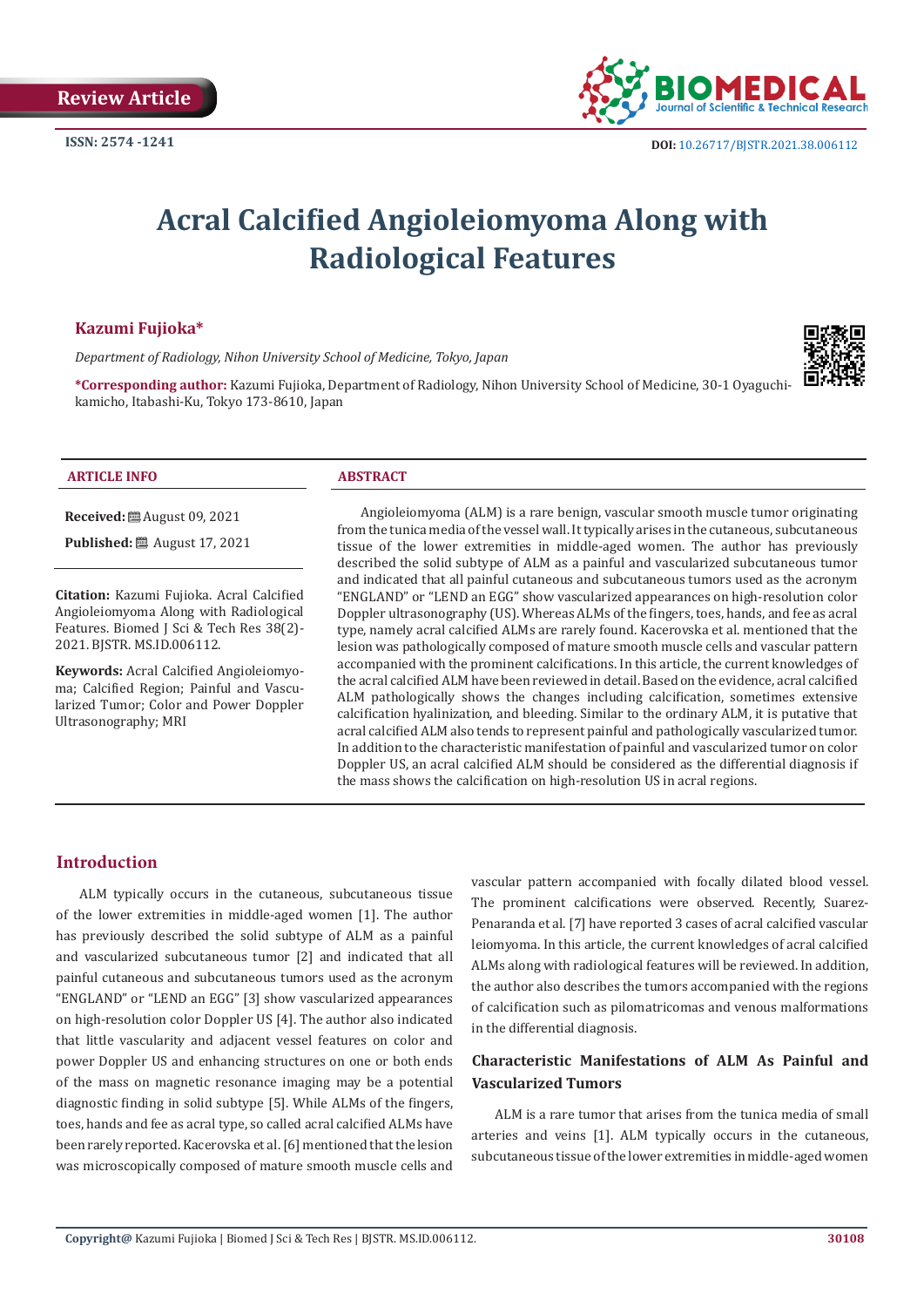while venous subtype tends to occur on the head and neck location in male. The painful tumors of the skin as "LEND AN EGG" including leiomyoma, eccrine spiradenoma, neuroma, dermatofibroma, angiolipoma, neurilemmoma, endometrioma, glomus tumor, and granular cell tumor have been suggested in the dermatology [3]. The acronym "LEND AN EGG" shows "ENGLAND" entity associated with endometrioma and glanular call tumor. Histological appearances show a proliferation of smooth muscle cells and vascular channels and the classification into three histological subtypes such as solid (or capillary), cavernous, and venous types have been defined [1].

#### **Ultrasound in Dermatology**

A 15 MHz is the minimum frequency recommended for performing dermatologic examination by DERMUS (Dermatologic Ultrasound), namely the international working group [8,9]. Hwang et al. [10] have reported the diagnostic value of gray scale and color Doppler ultrasonography (US) with 5-15 MHz probe in benign subcutaneous lesions. Recently, the study using the ultra-highfrequency ultrasound in the evaluation of pediatric pilomatricoma has been reported [11]. The author usually performs US studies for dermatologic fields with a high-resolution, broad-band (5MHz-18MHz) linear transducer (Nobulus Hitachi, Ltd.Tokyo, Japan) and described several reports in the dermatologic area [2,4,5,12-24].

#### **US and MRI Aappearances in Angioleiomyoma**

The author has previously described the solid (or capillary) subtype of ALM as a painful and vascularized subcutaneous tumor, probably in close to the dermis [2] and indicated that all painful cutaneous and subcutaneous tumors including ALM used as the acronym "ENGLAND" or "LEND an EGG" [3], especially, angioleiomyoma, eccrine spiradenoma, schwannoma, and glomus tumor show vascularlized appearances on high-resolution color Doppler US [4]. The author also described the subtypes of subcutaneous angioleiomyoma on high-resolution color Doppler ultrasonography along with MRI appearances [5]. In solid subtype, little vascularity and adjacent vessel features on color and power Doppler US and enhancing structures on one or both ends of the mass on magnetic resonance imaging may be a potential diagnostic findings as previously described [5]. Regarding the magnetic resonance imaging features, some reports described that the MRI appearances of ALM have been observed as a well-circumscribed mass with an isointense or slightly high signal intensity relative to the muscle on T1-weighted images and a heterogeneous and high signal intensity on T2-weighted and short tau inversion recovery (STIR) images [25,26]. Kumar et al. [27] mentioned that diffuse homogeneous enhancement of the mass lesion with a vessel converging on the superior pole of the mass lesion was shown on postcontrast fat suppressed T1-weighted images. Kang et al. [28] described that slightly high signal intensity on T1-weighted image,

a heterogeneous and high signal intensity on T2-weighted and STIR images, and heterogeneous enhancement on enhanced T1 weighted image were shown. In addition, enhancing structures on one or both ends of the mass on MRI has been reported.

#### **Acral Calcified Angioleiomyoma**

ALMs of the fingers, toes, hands and fee as acral type are rarely found. The studies of acral locations with extensive calcification including interphalangeal distal joint of the hand, sole of the foot and heel have been reported [6]. Kacerovska et al. [6] mentioned that the lesions were microscopically a neoplasia composed of mature smooth muscle cells and vascular pattern associated with focally dilated blood vessel. The prominent calcifications were observed. They also noted that the regressive changes including prominent fibrosis, calcification, and ossification are common in acral calcified ALM. Whereas ordinary ALM rarely represents these manifestations. The rare variant of ALM namely acral calcified ALM has been previously described in the literature [29-31]. The report by Gomez-Bernal et al. [32] suggested that the incidence of calcified ALM in their series is 2.5%. Some authors have suggested calcification due to a degenerative change occurring over a long period, whereas others have indicated it caused by repetitive traumas [6,29,32]. A rare case of acral calcified ALM with macroscopic calcium extrusion has also been reported [33]. They suggested that the rare histologic variant of ordinary cutaneous ALM represents a non-malignant degeneration, namely dystrophic calcification of the tumor itself [33].

Pathologically, characteristic features of ALM are a proliferation of smooth muscle bundles arising from vascular structure, thereby that vascular thrombosis, hemosiderin deposition, hyalinization, and focal calcification are not common appearances [34,35]. In addition, extensive calcification masquerading the real nature of the tumor is highly unusual [6]. Hammod et al. [36] described that the heel was the most common affected region in the lower extremity tumors, whereas the digits were the most common involved location of upper extremity tumors. The report has also suggested that digital ALM differ from acral ALM increased tendency to cause pain and preponderance for the fingers over the toes [36]. Suarez-Penaranda et al. [7] recently have reported 3 cases of acral calcified vascular leiomyoma and described two cases associated with highly uncommon appearances including trans-epidermal calcium elimination and concomitant calcaneal spur. The report by Sabater-Marco et al. also described a case of an acral angioleiomyoma with tumoral calcinosis representing a complication of the insertional Achilles tendinopathy [37]. Suarez-Penaranda et al. have also reviewed 31 acral calcified vascular leiomyoma reported in the literature and suggested that angioleiomyomas (ALMs) located in distal lower extremities tend to show widespread calcification [7]. With respect to the pain, pain is a common complaint in ordinary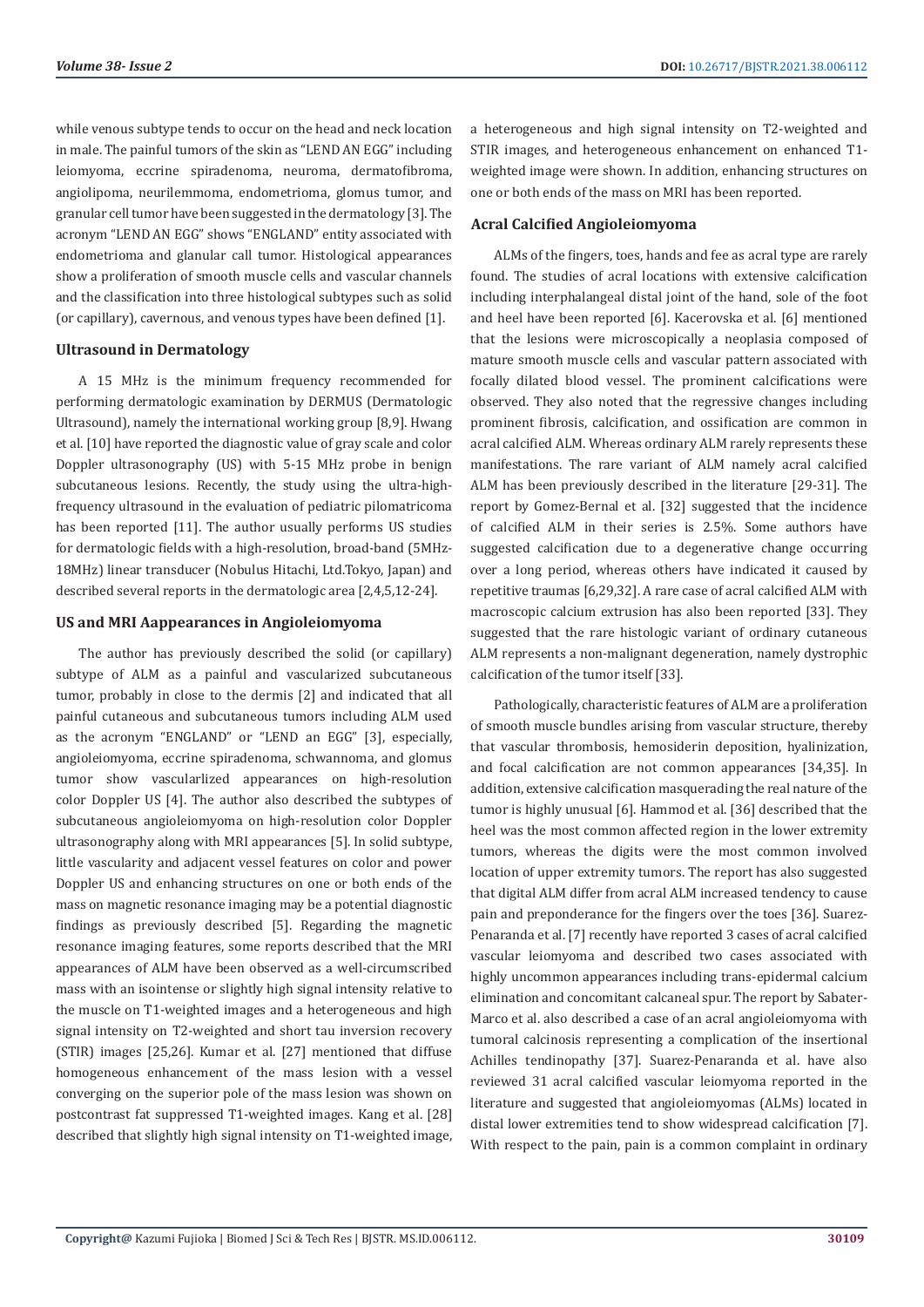ALM, and it seems to be also commonly present in acral calcified ALM [7].

They concluded that calcification could be explained continuous trauma attributable to their acral location [7]. Though pathologically, characteristic manifestations in acral calcified ALM have been reported and established, the US and MRI features has not been bibliographically reported in detail. Figures 1-4 represent the features of 69-year-old female pathologically diagnosed as an acral angioleiomyoma with multiple calcified regions in her heel. Gray scale US features showed a circumscribed, relatively homogeneous hypoechoic lesion. Multiple spotty high signals which correspond to the presence of the calcification were depicted. The size of the nodule is 10 mm in depth and 16 mm in width. Rich dilated and blood flow signals in nodule were detected on color and power

Doppler US. Fine flow also showed marked dilated and blood flow signals (Figure 1). On Real-Time Tissue Elastography (RTE), the nodule was depicted as relatively soft nature mass. Hemangioma, angioleiomyoma, and pilomatricoma were suggested as differential diagnosis based on comprehensively US study, especially the presence of rich blood flow signals and multiple small calcifications. On axial view, MRI appearances represent low signal intensity on T1WI (Figure 2) and high signal intensity on T2WI. The lesion of the inhomogeneous and relatively high signal intensity was shown on STIR (Figure 3). Pathologically, the lesion shows well-defined margin, fascicular proliferation of spindle cell without atypical features. The hyalinization, bleeding, and multiple calcifications were also observed (Figure 4). The nodule pathologically corresponds to the diagnosis as an acral calcified ALM.



**Figure 1:** 69-year-old female pathologically diagnosed as an acral angioleiomyoma with multiple calcified regions in her heel. Gray-scale US features showed a circumscribed, relatively homogeneous hypoechoic lesion associated with multiple spotty high signals. The size of the nodule is 10 mm in depth and 16 mm in width. Fine flow also showed marked dilated blood flow signals.



**Figure 2:** On axial view, MRI appearances represent low signal intensity on T1WI.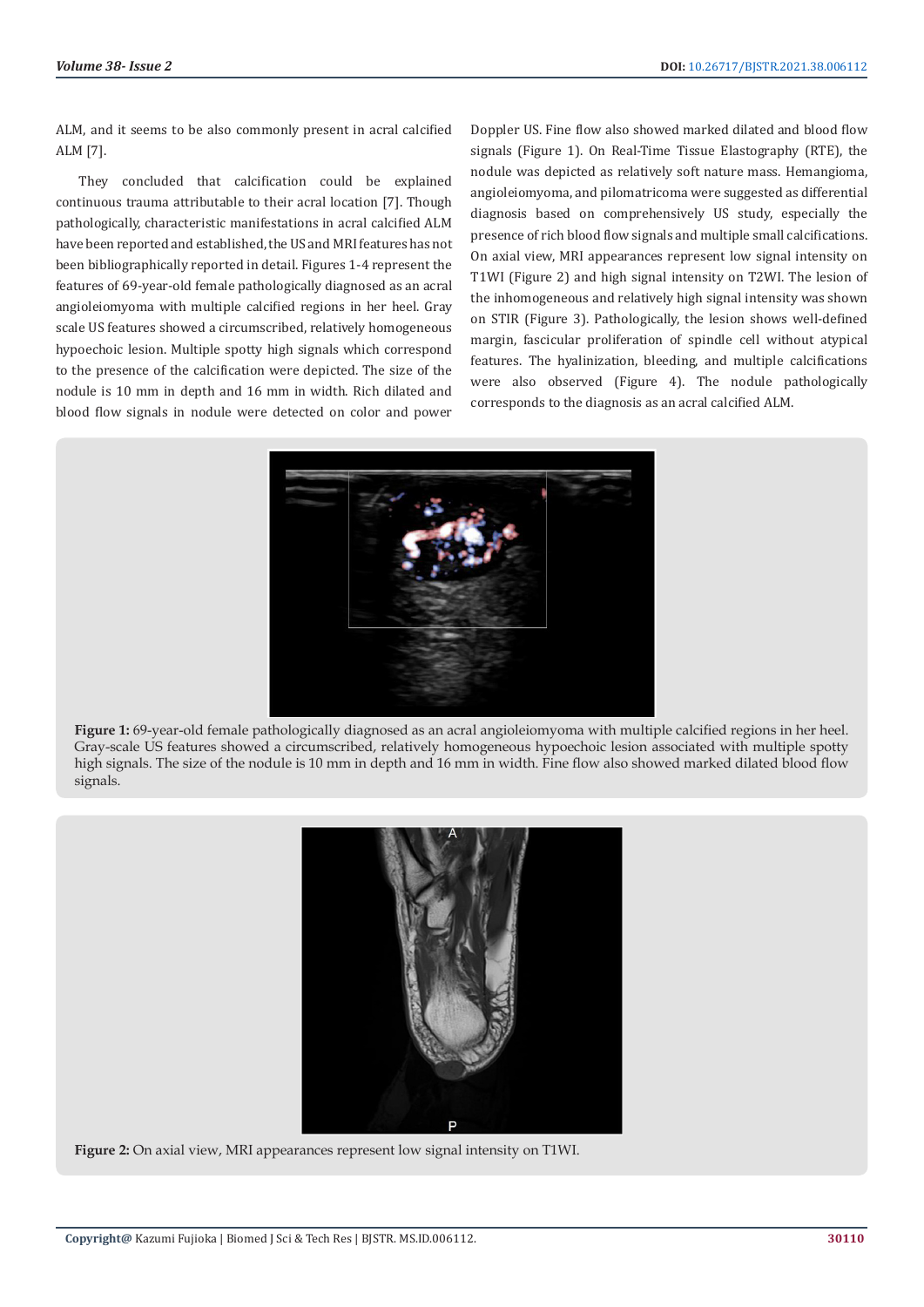

**Figure 3:** The lesion of the inhomogeneous and relatively high signal intensity was shown on STIR.



**Figure 4:** Pathologically, the lesion shows well-defined margin, fascicular proliferation of spindle cell without atypical features and proliferation of the blood vessels. The hyalinization, bleeding, and multiple calcifications were also observed (hematoxylin and eosin, original magnification X100).

#### **Differential Diagnosis**

Regarding the cutaneous painful and vascularized tumors in ALM, I have previously described [2,4,5]. In this article, the author mentioned the differential diagnosis focusing on the

tumors accompanied with the regions of calcification such as pilomatricomas and venous malformations. Pathologically acral calcified ALMs accompanied with calcified regions have been established. Appearances of the calcified regions were depicted as strong echo with acoustic shadow on gray-scale US. Whereas the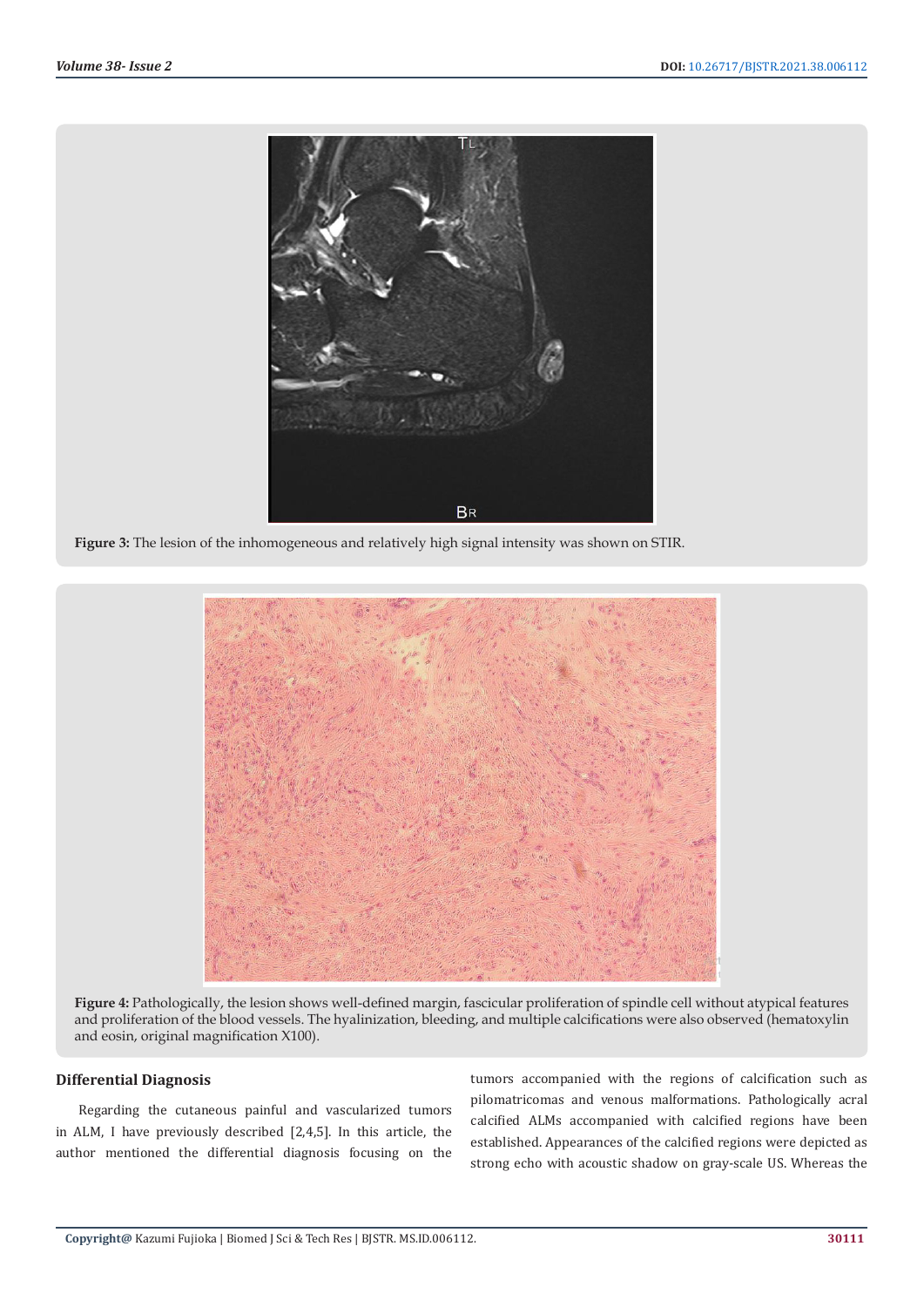features of MRI microlithiasis represents scattered tiny signalvoid dots in calcifying aponeurotic fibromas (CAFs). The report by Kang et al. concluded that a CAF should be considered a differential diagnosis if a soft tissue mass abutting or encasing the tendon or fascia shows microlithiasis on US and MRI features [38].

#### **Pilomatricoma**

Genetically, a mutation in exon 3 of the β-catenin gene (CTNNBI) has been recognized in most human and murine pilomatricomas [39]. It has been known that pilomatricoma most frequently occurs in the head and neck location [40]. Bulman et al. performed the ultrasound imaging for 58 of the 90 lesions and indicated that seven (12.0%) lesions were densely calcified accompanied with extensive posterior acoustic shadowing. Wortsman X [41]. mentioned that hyperechoic spots that correspond to calcium deposits are shown at the center of the lesion in 68% to 80% in patients with pilomatricoma. Lin et al. [42] reported that 62.7% of the lesions were hypoechoic masses with internal calcifications.

#### **Venous Malformation**

Cavernous hemangioma namely venous malformation shows variable heterogeneous echogenicity depending on the different components. Color Doppler US shows increased inner flow in vascular channel of the lesion. Hyperechoic foci with acoustic shadowing showing phleboliths may be observed [43]. Wortsman X. suggested that hyperechoic spots that correspond to phleboliths can be more commonly depicted in patient with venous malformation [41]. International Society for the Study of Vascular Anomalies (ISSVA) classification for vascular anomalies has updated in 2018. Vascular anomalies are divided into vascular tumors and vascular malformations including lymphatic, capillary, venous, arteriovenous, and mixed malformations [44]. According to Olivieri report, superficial venous malformation (VM) shows heterogeneous echotexture (98%) on gray scale US [45]. Although the finding is highly suggestive of VMs, previous report described that calcified pheboliths were seen in only 16% in pediatric and young adult patients [45,46].

#### **In summary**

Acral calcified ALMs have been rarely reported. Based on the evidence, acral calcified ALMs pathologically show the regressive changes. Similar to the ordinary ALM, it is plausible that acral calcified ALM also tends to represent painful and pathologically vascular tumors. The author mentioned the tumors accompanied with the regions of calcification such as pilomatricomas and venous malformations using high-resolution ultrasonography and MRI procedures in the differential diagnosis. In addition to the characteristic manifestation of painful and vascularized tumor on color Doppler US, acral calcified ALM should be considered as differential diagnosis if the mass shows the presence of the calcification on high-resolution ultrasonography in the acral regions.

### **Conclusion**

a) Based on the evidence, acral calcified angioleiomyoma pathologically shows the changes including calcification, sometimes extensive calcification, hyalinization, and bleeding.

b) Acral calcified angioleiomyoma also tends to represent the painful and pathologically vascularized tumor.

c) In addition to the characteristic manifestation of painful and vascularized tumor on color Doppler ultrasonography, acral calcified angioleiomyoma should be considered as a differential diagnosis if the mass shows the presence of the calcification on high-resolution ultrasonography in the acral regions.

#### **Acknowledgement**

 The author appreciates Dr. Akira Fujioka, Dr. Ken Hayashi and Dr. Masahiro Okada for their kind support.

# **Conflicts of Interest**

The author declares that I have no conflicts of interest.

#### **References**

- 1. [Tejasvl BR, Pai K, Rao R \(2014\) Painful nodule on the leg. Clin Exp](https://pubmed.ncbi.nlm.nih.gov/24758281/) [Dermatol 39\(4\): 542-543.](https://pubmed.ncbi.nlm.nih.gov/24758281/)
- 2. [Fujioka K, Fujioka A, Oishi M, Hayashi K, Nakayama T, et al. \(2018\)](https://biomedres.us/fulltexts/BJSTR.MS.ID.001857.php) [High-resolution ultrasound imaging for angioleiomyoma: a painful and](https://biomedres.us/fulltexts/BJSTR.MS.ID.001857.php) [vascularized superficial tumor. Biomed J Sci & Tec Res 9\(5\).](https://biomedres.us/fulltexts/BJSTR.MS.ID.001857.php)
- 3. [Naversen DN, Trask DM, Watson FH, Burket JM \(1993\) Painful tumors](https://pubmed.ncbi.nlm.nih.gov/8436643/) [of the skin: "LEND AN EGG" J Am Acad Dermatol 28\(2 Pt 2\): 298-300.](https://pubmed.ncbi.nlm.nih.gov/8436643/)
- 4. Fujioka K (2019) Painful cutaneous and subcutaneous tumors accompanied with vascularized appearance using high-resolution ultrasound in dermatology: the acronym "ENGLAND" or "LEND AN EGG". Biomed J Sci & Tec Res 12(4).
- 5. [Fujioka K \(2020\) Subtypes of subcutaneous angioleiomyoma on high](https://biomedres.us/fulltexts/BJSTR.MS.ID.005048.php)[resolution color Doppler ultrasonography along with MRI appearances.](https://biomedres.us/fulltexts/BJSTR.MS.ID.005048.php) [Biomed J Sci & Tec Res 31\(1\).](https://biomedres.us/fulltexts/BJSTR.MS.ID.005048.php)
- 6. [Kacerovska D, Michal M, Kreuzberg B, Mukensnabl P, Kazakov DV,](https://pubmed.ncbi.nlm.nih.gov/19022102/) [et al. \(2008\) Acral calcified vascular leiomyoma of the skin: a rare](https://pubmed.ncbi.nlm.nih.gov/19022102/) [clinicopathological variant of cutaneous vascular leiomyomas: report of](https://pubmed.ncbi.nlm.nih.gov/19022102/) [3 cases. J Am Acad Dermatol 59\(6\): 1000-1004.](https://pubmed.ncbi.nlm.nih.gov/19022102/)
- 7. [Suarez- Penaranda, da Veiga GP, Perez-Munoz N, Fernandez-Figueras](https://pubmed.ncbi.nlm.nih.gov/34086643/) [MT \(2021\) Acral calcified vascular leiomyoma: report of 3 cases and](https://pubmed.ncbi.nlm.nih.gov/34086643/) [literature review. Am J Dermatopathol 00: 1-4.](https://pubmed.ncbi.nlm.nih.gov/34086643/)
- 8. [Wortsman X, Alfageme F, Roustan G, Arias-Santiago S, Martorell A,](https://pubmed.ncbi.nlm.nih.gov/26887446/) [et al. \(2016\) Guidelines for performing dermatologic ultrasound](https://pubmed.ncbi.nlm.nih.gov/26887446/) [examinations by the DERMUS group. J Ultrasound Med 35\(3\): 577-580.](https://pubmed.ncbi.nlm.nih.gov/26887446/)
- 9. [Wortsman X, Alfageme F, Roustan G, Arias-Santiago S, Martorell A, et al.](https://pubmed.ncbi.nlm.nih.gov/27629760/) [\(2016\) Proposal for an assessment training program in dermatologic](https://pubmed.ncbi.nlm.nih.gov/27629760/) [ultrasound by the DERMUS group. J Ultrasound Med 35\(11\): 2305-2309.](https://pubmed.ncbi.nlm.nih.gov/27629760/)
- 10. [Hwang EJ, Yoon HS, Cho S, Park HS \(2015\) The diagnostic value of](https://pubmed.ncbi.nlm.nih.gov/26148060/) [ultrasonography with 5-15 MHz probes in benign subcutaneous lesions.](https://pubmed.ncbi.nlm.nih.gov/26148060/) [Int J Dermatol 54\(11\): e469-475.](https://pubmed.ncbi.nlm.nih.gov/26148060/)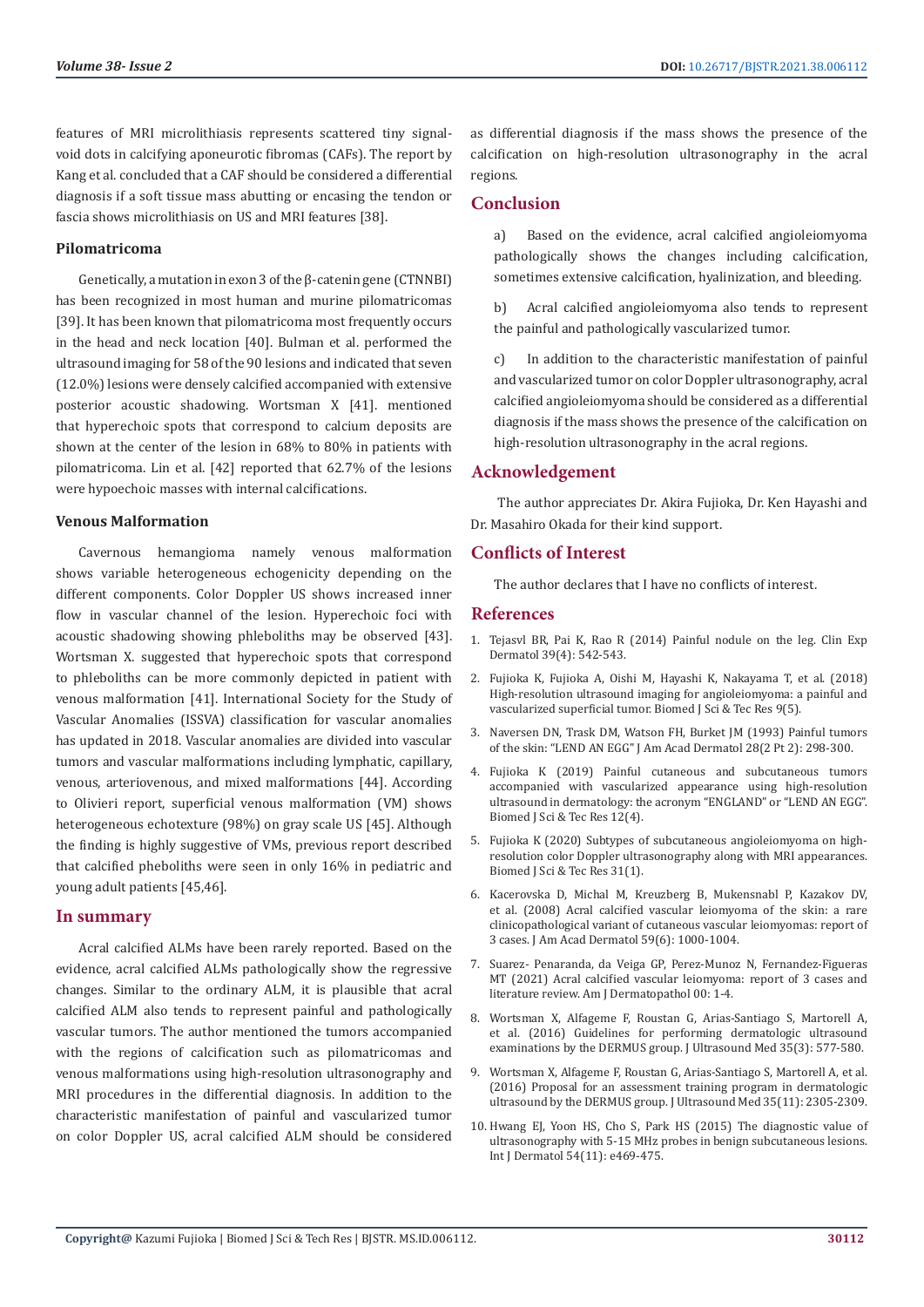- 11. [Li L, Xu J, Wang S, Yang J \(2021\) Ultra-high-frequency ultrasound in the](https://www.frontiersin.org/articles/10.3389/fmed.2021.673861/full)  [evaluation of paediatric pilomatricoma based on the histopathologic](https://www.frontiersin.org/articles/10.3389/fmed.2021.673861/full)  [classification. Front Med \(Lausanne\) 8: 673861.](https://www.frontiersin.org/articles/10.3389/fmed.2021.673861/full)
- 12. [Fujioka K, Fujioka A, Eto H, Suzuki K, Sanuki E, et al. \(2006\) Nodular](https://pubmed.ncbi.nlm.nih.gov/27277619/)  [fascitis in the thigh followed up using ultrasonography. J Med Ultrason](https://pubmed.ncbi.nlm.nih.gov/27277619/)  [33\(1\): 49-53.](https://pubmed.ncbi.nlm.nih.gov/27277619/)
- 13. [Fujioka K, Fujioka A, Oishi M, Eto H, Tajima S, et al. \(2017\) Ultrasonography](https://pubmed.ncbi.nlm.nih.gov/28300319/)  [findings of intradermal nodular fasciitis: a rare case report and review of](https://pubmed.ncbi.nlm.nih.gov/28300319/)  [the literature. Clin Exp Dermatol 42\(3\): 335-336.](https://pubmed.ncbi.nlm.nih.gov/28300319/)
- 14. [Fujioka K, Fujioka A, Tajima S, Oishi M, Hayashi K, et al. \(2018\)](https://www.hilarispublisher.com/open-access/characteristic-power-doppler-sonographic-imaging-of-nodular-fasciitisfrom-a-dermatological-perspective-another-case-and-review-of-2165-7920-10001165.pdf)  [Characteristic power Doppler sonographic imaging of nodular fasciitis](https://www.hilarispublisher.com/open-access/characteristic-power-doppler-sonographic-imaging-of-nodular-fasciitisfrom-a-dermatological-perspective-another-case-and-review-of-2165-7920-10001165.pdf)  [from a dermatological perspective: another case and review of three](https://www.hilarispublisher.com/open-access/characteristic-power-doppler-sonographic-imaging-of-nodular-fasciitisfrom-a-dermatological-perspective-another-case-and-review-of-2165-7920-10001165.pdf)  [cases. J Clin Case Rep 8: 1165.](https://www.hilarispublisher.com/open-access/characteristic-power-doppler-sonographic-imaging-of-nodular-fasciitisfrom-a-dermatological-perspective-another-case-and-review-of-2165-7920-10001165.pdf)
- 15. [Fujioka K \(2018\) Presentations of clinical, ultrasonographic and](https://www.longdom.org/open-access/presentations-of-clinical-ultrasonographic-and-pathological-features-of-nodular-fasciitis-from-an-established-cytogenetic-viewpoin-2157-2518-1000326.pdf)  [pathological features of nodular fasciitis from an established cytogenetic](https://www.longdom.org/open-access/presentations-of-clinical-ultrasonographic-and-pathological-features-of-nodular-fasciitis-from-an-established-cytogenetic-viewpoin-2157-2518-1000326.pdf)  [viewpoint: review of the case series. J Carcinog Mutagen 9: 326.](https://www.longdom.org/open-access/presentations-of-clinical-ultrasonographic-and-pathological-features-of-nodular-fasciitis-from-an-established-cytogenetic-viewpoin-2157-2518-1000326.pdf)
- 16. [Fujioka K \(2018\) Usefulness of comprehensive high-resolution](https://biomedres.us/fulltexts/BJSTR.MS.ID.002184.php)  [ultrasound imaging in dermatologic field: epidermal cyst. Biomed J Sci](https://biomedres.us/fulltexts/BJSTR.MS.ID.002184.php)  [& Tec Res 12\(1\).](https://biomedres.us/fulltexts/BJSTR.MS.ID.002184.php)
- 17. [Fujioka K \(2019\) Real- time Tissue elastography in epidermal cyst: along](https://biomedres.us/fulltexts/BJSTR.MS.ID.002904.php)  [with enhanced MRI and elasticity features of peripheral rim. Biomed J](https://biomedres.us/fulltexts/BJSTR.MS.ID.002904.php)  [Sci & Tec Res 16\(5\).](https://biomedres.us/fulltexts/BJSTR.MS.ID.002904.php)
- 18. [Fujioka K \(2019\) A comparison between superficial and deep-seated](https://biomedres.us/fulltexts/BJSTR.MS.ID.003278.php)  [lipomas on high-resolution ultrasonography: with RTE and MRI](https://biomedres.us/fulltexts/BJSTR.MS.ID.003278.php)  [appearances. Biomed J Sci & Tec Res 19\(2\) .2019. BJSTR. MS.ID.003278.](https://biomedres.us/fulltexts/BJSTR.MS.ID.003278.php)
- 19. [Fujioka K \(2019\) Characteristic appearances of nodular fasciitis on high](https://biomedres.us/fulltexts/BJSTR.MS.ID.003490.php)[resolution ultrasonography: with vasculature status from a lesion-seated](https://biomedres.us/fulltexts/BJSTR.MS.ID.003490.php)  [perspective. Biomed J Sci & Tec Res 20\(4\) .2019. BJSTR. MS.ID.003490.](https://biomedres.us/fulltexts/BJSTR.MS.ID.003490.php)
- 20. [Fujioka K, Fujioka A, Oishi M, Okada M \(2019\) A new application in](https://biomedres.us/fulltexts/BJSTR.MS.ID.003809.php)  [dermatological ultrasound. Biomed J Sci & Tec Res 22\(5\) .2019. BJSTR.](https://biomedres.us/fulltexts/BJSTR.MS.ID.003809.php)  [MS.ID.003809.](https://biomedres.us/fulltexts/BJSTR.MS.ID.003809.php)
- 21. [Fujioka K. Fujioka A, Okada M \(2019\) Utility of high-resolution](https://biomedres.us/pdfs/BJSTR.MS.ID.003953.pdf)  [ultrasonography by using acoustic coupler in dermatology. Biomed J Sci](https://biomedres.us/pdfs/BJSTR.MS.ID.003953.pdf)  [& Tec Res 23\(5\) .2019. BJSTR. MS.ID.003953.](https://biomedres.us/pdfs/BJSTR.MS.ID.003953.pdf)
- 22. [Fujioka K, Fujioka A, Okada M \(2020\) High-resolution ultrasonographic](https://biomedres.us/fulltexts/BJSTR.MS.ID.004462.php)  [appearances in superficial fibromatoses: palmar and plantar diseases.](https://biomedres.us/fulltexts/BJSTR.MS.ID.004462.php)  [Biomed J Sci & Tec Res 27\(2\): 2020. BJSTR. MS. ID. 004462.](https://biomedres.us/fulltexts/BJSTR.MS.ID.004462.php)
- 23. [Fujioka K \(2020\) Characteristic appearances of peripheral schwannoma](https://biomedres.us/fulltexts/BJSTR.MS.ID.005221.php)  [on high-resolution ultrasonography and MRI: comparison between](https://biomedres.us/fulltexts/BJSTR.MS.ID.005221.php)  [Antoni A-dominant and Antoni B-dominant types. Biomed J Sci & Tec](https://biomedres.us/fulltexts/BJSTR.MS.ID.005221.php)  [Res 32\(2\) .2020. BJSTR. MS.ID.005221.](https://biomedres.us/fulltexts/BJSTR.MS.ID.005221.php)
- 24. [Fujioka K \(2020\) Relationship between high-resolution ultrasonographic](https://casereportsonline.com/articles/relationship-between-high-resolution-ultrasonographic-and-pathological-appearances-in-epidermal-cyst-an-image-representation-of-the-plantar-type-v1-1004.pdf)  [and pathological appearances in epidermal cyst: an image representation](https://casereportsonline.com/articles/relationship-between-high-resolution-ultrasonographic-and-pathological-appearances-in-epidermal-cyst-an-image-representation-of-the-plantar-type-v1-1004.pdf)  [of the plantar type. Journal of Clinical Case Reports Online 1\(1\) 1004.](https://casereportsonline.com/articles/relationship-between-high-resolution-ultrasonographic-and-pathological-appearances-in-epidermal-cyst-an-image-representation-of-the-plantar-type-v1-1004.pdf)
- 25. [Gupte C, Butt SH, Tirabosco R, Saifuddin A \(2008\) Angioleiomyoma:](https://pubmed.ncbi.nlm.nih.gov/18581112/)  [magnetic resonance imaging features in ten cases. Skeletal Radiol](https://pubmed.ncbi.nlm.nih.gov/18581112/)  [37\(11\): 1003-1009.](https://pubmed.ncbi.nlm.nih.gov/18581112/)
- 26. [Yoo HJ, Choi JA, Chung JH, Oh JH, Lee GK, et al. \(2009\) Angioleiomyoma in](https://www.ajronline.org/doi/pdf/10.2214/AJR.07.3952)  [soft tissue of extremities: MRI findings. AJR 192: W291-W294.](https://www.ajronline.org/doi/pdf/10.2214/AJR.07.3952)
- 27. [Kumar S, Hasan R, Maddukuri SB, Mathew M \(2014\) Angioleiomyoma](https://casereports.bmj.com/content/2014/bcr-2014-206606)  [presenting as a painful subcutaneous mass: a diagnostic challenge. BMJ](https://casereports.bmj.com/content/2014/bcr-2014-206606)  [Case Rep 2014.bcr2014206606.](https://casereports.bmj.com/content/2014/bcr-2014-206606)
- 28. [Kang BS, Shin HS, Kim JH, Kim YM, Bang M, et al. \(2019\) Angioleiomyoma](https://pubmed.ncbi.nlm.nih.gov/30208227/)  [of the extremities: findings on ultrasonography and magnetic resonance](https://pubmed.ncbi.nlm.nih.gov/30208227/)  [imaging. J Ultrasound Med 38\(5\): 1201-1208.](https://pubmed.ncbi.nlm.nih.gov/30208227/)
- 29. [Murata H, Matsui T, Horie N, Sakabe T, Konoshi E, et al. \(2007\)](https://pubmed.ncbi.nlm.nih.gov/17880879/) [Angioleiomyoma with calcification of the heel: report of two cases. Foot](https://pubmed.ncbi.nlm.nih.gov/17880879/) [Ankle Int 28\(9\): 1021-1025.](https://pubmed.ncbi.nlm.nih.gov/17880879/)
- 30. [Maheshwari AV, Temple HT, Murocacho CA \(2008\) Calcified](https://pubmed.ncbi.nlm.nih.gov/18442465/) [angiomyomas of the foot: a case report. Foot Ankle Int 29\(4\): 449-455.](https://pubmed.ncbi.nlm.nih.gov/18442465/)
- 31. [Sakai E, Asai E, Yamamoto T \(2010\) Acral calcified angioleiomyoma. EJD](https://pubmed.ncbi.nlm.nih.gov/19959419/) [20\(1\): 121-122.](https://pubmed.ncbi.nlm.nih.gov/19959419/)
- 32. Gómez-Bernal S, Rodriguez-Pazos L, Concheiro F, Ginarte M, Toribio F, et al. (2010) Calcified acral angioleioma J Cutan Pathol 37: 710-711.
- 33. [Blalock TW, Kerr PA-C C, DeRienzo DP,](https://pubmed.ncbi.nlm.nih.gov/25937420/) Greenway HT (2015) Rare case [of acral calcified angioleiomyoma with macroscopic calcium. Foot and](https://pubmed.ncbi.nlm.nih.gov/25937420/) [Ankle Surgery 21\(2\): e36-e39.](https://pubmed.ncbi.nlm.nih.gov/25937420/)
- 34. [Ramesh P, Annapureddy SR, Khan F, Sutaria PD \(2004\) Angioleiomyoma:](https://pubmed.ncbi.nlm.nih.gov/15311559/) [a clinical, pathological and radiological review. Int J Clin Pract 58\(6\):](https://pubmed.ncbi.nlm.nih.gov/15311559/) [587-591.](https://pubmed.ncbi.nlm.nih.gov/15311559/)
- 35. [Matsuyama A, Hisaoka M, Hashimoto H \(2007\) Angioleiomyoma: a](https://pubmed.ncbi.nlm.nih.gov/17270242/) [clinicopathologic and immunohistochemical reappraisal with special](https://pubmed.ncbi.nlm.nih.gov/17270242/) [reference to correlation with myopericytoma. Hum Pathol; 38\(4\): 645-](https://pubmed.ncbi.nlm.nih.gov/17270242/) [651.](https://pubmed.ncbi.nlm.nih.gov/17270242/)
- 36. [Hammond MI, Miner AG, Piliang MP \(2017\) Acral and digital](https://pubmed.ncbi.nlm.nih.gov/28058733/) [angioleiomyomata: 14-year experience at the Cleveland Clinic and](https://pubmed.ncbi.nlm.nih.gov/28058733/) [review of the literature. J Cutan Pathol 44\(4\): 342-345.](https://pubmed.ncbi.nlm.nih.gov/28058733/)
- 37. [Sabater Marco V, Bosch SB, Almeida LV \(2017\) Acral angioleiomyoma](https://pubmed.ncbi.nlm.nih.gov/28493354/) [with tumoral calcinosis: a complication of the insertional Achilles](https://pubmed.ncbi.nlm.nih.gov/28493354/) [tendinopathy. J Cutan Pathol 44\(7\): 661-664.](https://pubmed.ncbi.nlm.nih.gov/28493354/)
- 38. Kang JH, lee K, Yoo HJ, Chae HD, Hong SH, et al. (2020) Ultrasound and magnetic resonance imaging features of calcifying aponeurotic fibromas. J Ultrasound Med 39(7): 1299-1306.
- 39. [Gat U, DasGupta R, Dgenstein L, Fuchs E \(1998\) De novo hair follicle](https://pubmed.ncbi.nlm.nih.gov/9845363/) [morphogenesis and hair tumors in mice expressing a truncated beta](https://pubmed.ncbi.nlm.nih.gov/9845363/)[catenin in skin. Cell 95\(5\): 605-614.](https://pubmed.ncbi.nlm.nih.gov/9845363/)
- 40. [Bulman JC, Ulualp SO, Rajaram V, Koral K. \(2016\) Pilomatricoma of](https://pubmed.ncbi.nlm.nih.gov/26700350/) [childhood: a common pathologic diagnosis yet a rare radiologic one. AJR](https://pubmed.ncbi.nlm.nih.gov/26700350/) [206\(1\): 182-188.](https://pubmed.ncbi.nlm.nih.gov/26700350/)
- 41. [Wortsman X \(2012\) Common applications of dermatologic sonography.](https://pubmed.ncbi.nlm.nih.gov/22215775/) [J Ultrasound Med. 31\(1\): 97-111.](https://pubmed.ncbi.nlm.nih.gov/22215775/)
- 42. [Lin SF, Xu SH, Xie ZL \(2018\) Calcifying epithelioma of Malherbe](https://www.ncbi.nlm.nih.gov/pmc/articles/PMC5763411/) [\(Pilomatrixoma\): clinical and sonographic features. J Clin Ultrasound](https://www.ncbi.nlm.nih.gov/pmc/articles/PMC5763411/) [46\(1\): 3-7.](https://www.ncbi.nlm.nih.gov/pmc/articles/PMC5763411/)
- 43. [Jin W, Kim GY, Park SY, Chun YS, Nam DH, et al. \(2010\) The spectrum](https://www.ajronline.org/doi/10.2214/AJR.09.3832) [of vascularized superficial soft-tissue tumors on sonography with a](https://www.ajronline.org/doi/10.2214/AJR.09.3832) [histopathologic correlation: part 1, benign tumors. AJR 195\(2\): 439-445.](https://www.ajronline.org/doi/10.2214/AJR.09.3832)
- 44. [Kim HW, Yoo SY, Oh S, Jeon TY, Kim JH \(2020\) Ultrasonography of](https://www.ncbi.nlm.nih.gov/pmc/articles/PMC7039727/) [pediatric superficial soft tissue tumors and tumor-like lesions. Korean](https://www.ncbi.nlm.nih.gov/pmc/articles/PMC7039727/) [J Radiol 21 \(3\): 341-355.](https://www.ncbi.nlm.nih.gov/pmc/articles/PMC7039727/)
- 45. [Olivieri B, White CL, Restrepo R, McKeon B, Karakas SP, et al. \(2016\)](https://pubmed.ncbi.nlm.nih.gov/26999647/) [Low-flow vascular malformation pitfalls: from clinical examination to](https://pubmed.ncbi.nlm.nih.gov/26999647/) [practical imaging evaluation- Part 2, venous malformation mimickers.](https://pubmed.ncbi.nlm.nih.gov/26999647/) [AJR; 206\(5\): 952-962.](https://pubmed.ncbi.nlm.nih.gov/26999647/)
- 46. [Trop I, Dubois J, Guibaud L, Grignon A, Patriguin H, et al. \(1999\) Soft](https://pubmed.ncbi.nlm.nih.gov/10478255/)[tissue venous malformations in pediatric and young adult's patients:](https://pubmed.ncbi.nlm.nih.gov/10478255/) [diagnosis with Doppler US. Radiology 212\(3\): 841-845.](https://pubmed.ncbi.nlm.nih.gov/10478255/)